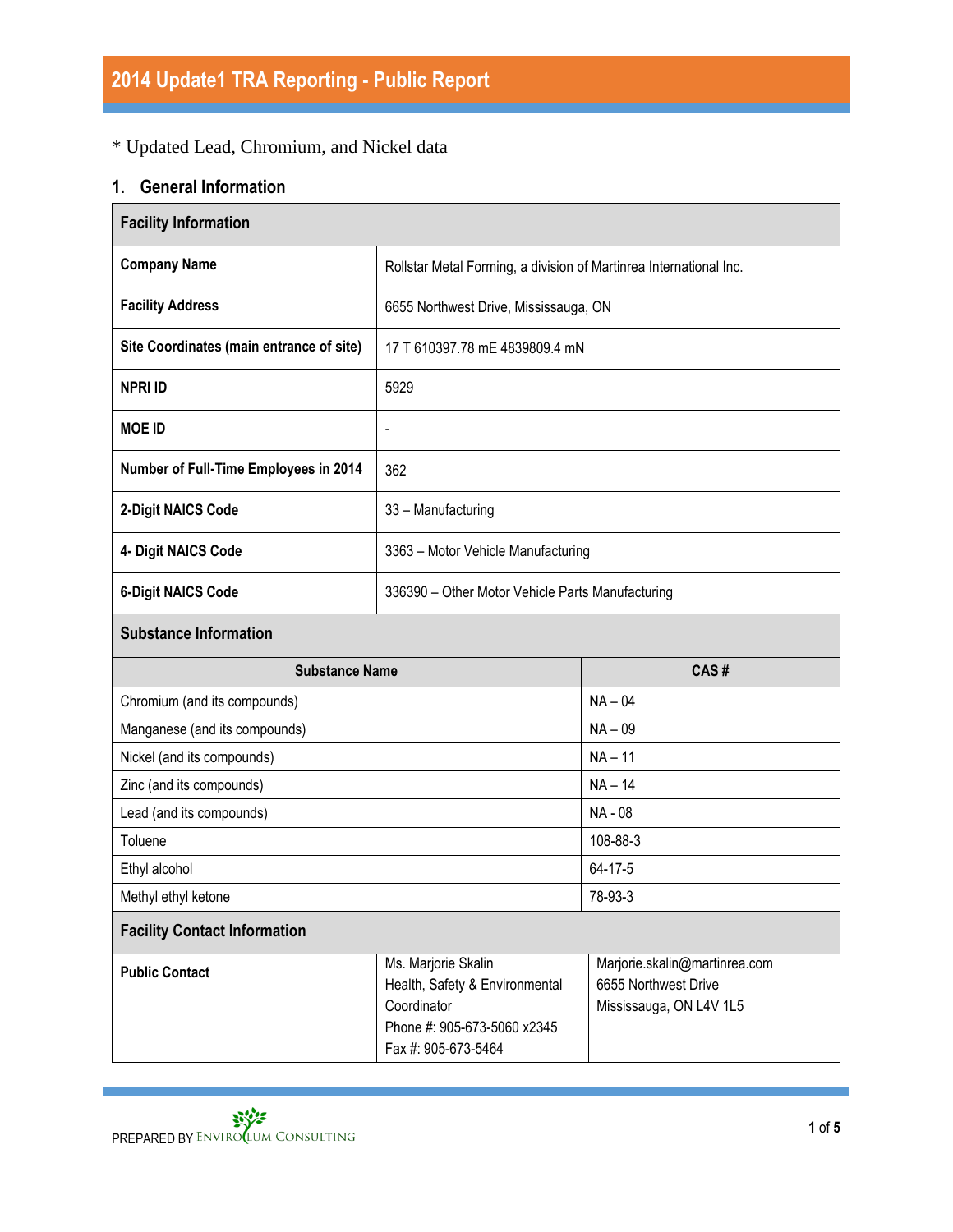### **2. Toxic Substance Accounting Summary**

Facility-wide Amounts of Toxic Substances Reported for 2014:

| <b>Substance Name</b>         | <b>Used</b>  | <b>Created</b> | <b>Contained In</b><br><b>Product</b> | <b>Release to</b><br>Air | Disposed /<br><b>Recycled</b> |
|-------------------------------|--------------|----------------|---------------------------------------|--------------------------|-------------------------------|
| Chromium (and its compounds)  | 100 to 1,000 |                | 100 to 1,000                          | 0                        | 10 to 100                     |
| Manganese (and its compounds) | 10 to 100    |                | 10 to 100                             | 0                        | 1 to 10                       |
| Nickel (and its compounds)    | 100 to 1,000 |                | 100 to 1,000                          | 0                        | 1 to 10                       |
| Zinc (and its compounds)      | 10 to 100    |                | 10 to 100                             | 0                        | 1 to 10                       |
| Lead (and its compounds)      | 1 to 10      | --             | 1 to 10                               | 0                        | $0$ to 1                      |
| Toluene                       | 10 to 100    | --             | --                                    | 10 to 100                |                               |
| Ethyl alcohol                 | 1 to 10      | --             | --                                    | 1 to 10                  |                               |
| Methyl ethyl ketone           | 1 to 10      | --             | --                                    | 1 to 10                  |                               |

**NOTE:** Units are expressed in tonnes, unless otherwise indicated. '-- ' indicates not applicable.

#### **3. Quantification Comparison to Previous Year**

3.1 Chromium (and its compounds)

|                                  | Unit   | 2013         | 2014         | Change<br>(Unit) | Change<br>$(\%)$ | <b>Rationale for</b><br>Change          |
|----------------------------------|--------|--------------|--------------|------------------|------------------|-----------------------------------------|
| Used                             | Tonnes | 100 to 1,000 | 100 to 1,000 | 1100 to 1,000    | 159.9            | Used higher data                        |
| Created                          |        |              |              |                  | --               | quality information<br>to determine the |
| <b>Contained In Product</b>      | Tonnes | 100 to 1,000 | 100 to 1,000 | 110 to 100       | 1 26.3           | amount of                               |
| Release to Air                   | Tonnes | 0            | 0            | 0                | 0                | chromium<br>composition in the          |
| Release to Water                 |        |              | --           |                  |                  | materials used                          |
| On-site Disposal                 |        |              | --           | --               |                  | disposed off-site for<br>recycling.     |
| <b>Transferred for Disposal</b>  |        |              | --           |                  |                  |                                         |
| <b>Transferred for Recycling</b> | Tonnes | 10 to 100    | 10 to 100    | 1 10 to 100      | 1 635.0          |                                         |

#### 3.2 Manganese (and its compounds)

\*Year to Year comparison not applicable since it is the first year reporting under the Toxics Reporting Act.

#### 3.3 Nickel (and its compounds)

|                      | <b>Unit</b> | 2013      | 2014         | Change<br>(Unit) | Change<br>$(\%)$ | <b>Rationale for</b><br>Change                 |
|----------------------|-------------|-----------|--------------|------------------|------------------|------------------------------------------------|
| Used                 | Tonnes      | 10 to 100 | 100 to 1,000 | 1100 to 1,000    | 1 3 3 1 . 2      | Used higher data                               |
| Created              |             |           | --           |                  | --               | quality information to<br>determine the amount |
| Contained In Product | Tonnes      | 10 to 100 | 100 to 1,000 | 1100 to 1,000    | 1472.0           | of nickel composition                          |
| Release to Air       | Tonnes      |           |              |                  |                  | in the materials used                          |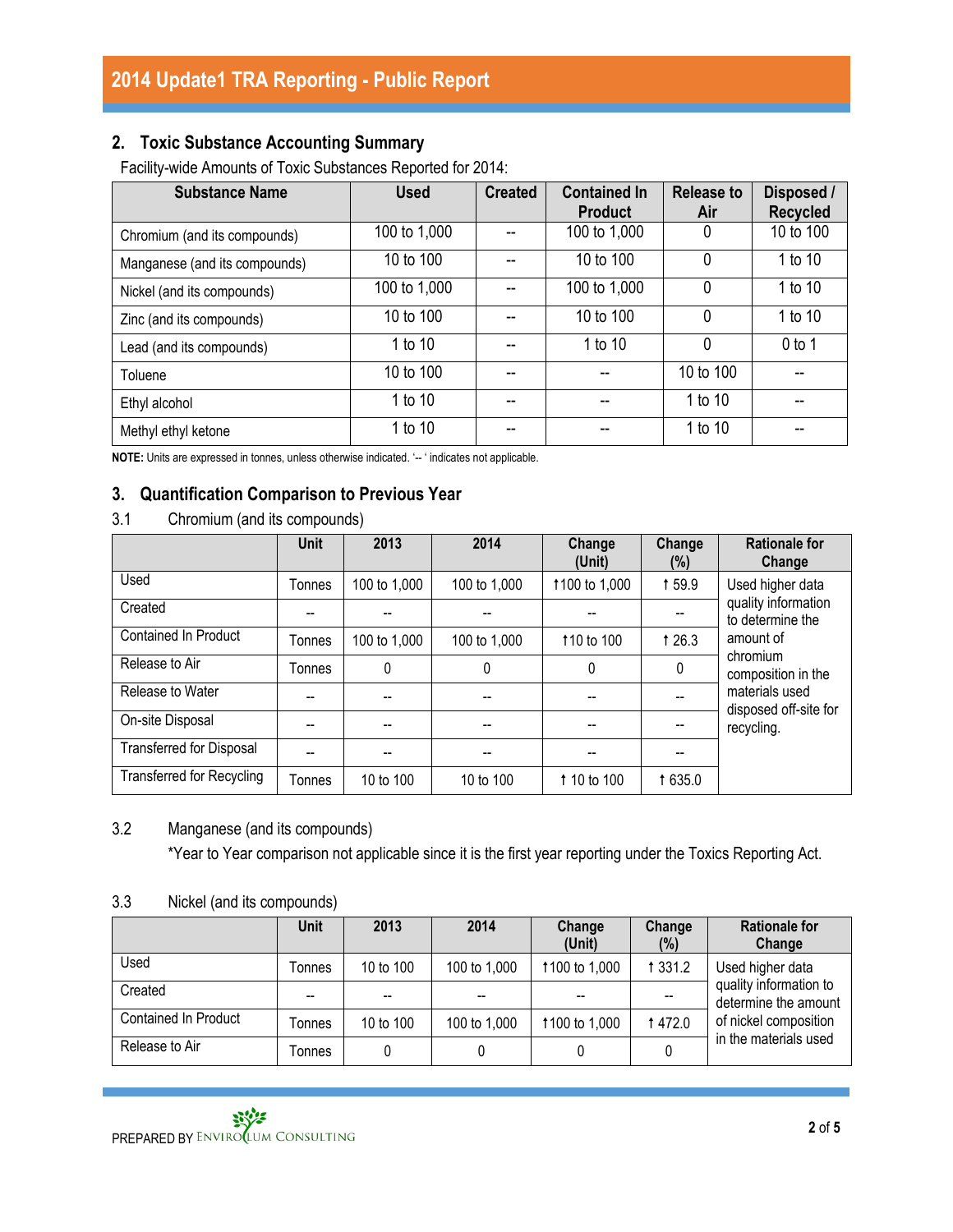| Release to Water                 | --     | --      | --        | --                   | --                                    | and disposed off-site<br>for recycling. |
|----------------------------------|--------|---------|-----------|----------------------|---------------------------------------|-----------------------------------------|
| On-site Disposal                 | --     | --      | --        | --                   | --                                    |                                         |
| <b>Transferred for Disposal</b>  | --     | --      | --        | --                   | $\hspace{0.05cm}$ – $\hspace{0.05cm}$ |                                         |
| <b>Transferred for Recycling</b> | Tonnes | 1 to 10 | 1 to $10$ | $\downarrow$ 1 to 10 | ↓55.1                                 |                                         |

### 3.4 Zinc (and its compounds)

|                                  | <b>Unit</b> | 2013      | 2014      | Change<br>(Unit)       | Change<br>(%) | <b>Rationale for Change</b>                                |
|----------------------------------|-------------|-----------|-----------|------------------------|---------------|------------------------------------------------------------|
| Used                             | Tonnes      | 10 to 100 | 10 to 100 | 110 to 100             | 1 3 2.4       | Used higher data quality                                   |
| Created                          |             |           |           |                        |               | information to determine the<br>amount of zinc composition |
| <b>Contained In Product</b>      | Tonnes      | 10 to 100 | 10 to 100 | 110 to 100             | 162.5         | in the materials used and                                  |
| Release to Air                   | Tonnes      | 0         | 0         | 0                      | 0             | disposed off-site for<br>recycling.                        |
| Release to Water                 |             |           |           |                        |               |                                                            |
| On-site Disposal                 |             |           |           |                        |               |                                                            |
| <b>Transferred for Disposal</b>  |             |           |           |                        |               |                                                            |
| <b>Transferred for Recycling</b> | Tonnes      | 10 to 100 | 1 to 10   | $\downarrow$ 10 to 100 | 463.3         |                                                            |

### 3.5 Lead (and its compounds)

|                                  | <b>Unit</b> | 2013      | 2014     | Change<br>(Unit)     | Change<br>(%) | <b>Rationale for Change</b>                               |
|----------------------------------|-------------|-----------|----------|----------------------|---------------|-----------------------------------------------------------|
| Used                             | Tonnes      | 10 to 100 | 1 to 10  | $\downarrow$ 1 to 10 | 475.1         | Used higher data quality                                  |
| Created                          |             |           |          |                      |               | information to determine the<br>amount of Lead content in |
| <b>Contained In Product</b>      | Tonnes      | 1 to 10   | 1 to 10  | $\downarrow$ 1 to 10 | 171.1         | the materials used and                                    |
| Release to Air                   | Tonnes      | 0         | $\Omega$ | 0                    | 0             | disposed off-site for<br>recycling.                       |
| Release to Water                 |             |           |          |                      |               |                                                           |
| On-site Disposal                 |             |           |          |                      |               |                                                           |
| <b>Transferred for Disposal</b>  |             | --        |          |                      |               |                                                           |
| <b>Transferred for Recycling</b> | Tonnes      | 1 to 10   | $0$ to 1 | $\downarrow$ 1 to 10 | 487.5         |                                                           |

### 3.6 Toluene

|                             | <b>Unit</b> | 2013    | 2014      | Change<br>(Unit) | Change<br>$(\%)$ | <b>Rationale for Change</b>                                |
|-----------------------------|-------------|---------|-----------|------------------|------------------|------------------------------------------------------------|
| Jsed                        | Tonnes      | 1 to 10 | 10 to 100 | 11 to 10         | 1 1 28.0         | Used higher data quality                                   |
| Created                     | --          | --      | --        |                  |                  | information to determine the<br>amount of toluene used and |
| <b>Contained In Product</b> | --          |         |           |                  |                  | released to air.                                           |
| Release to Air              | Tonnes      | 1 to 10 | 10 to 100 | 11 to 10         | 128.0            |                                                            |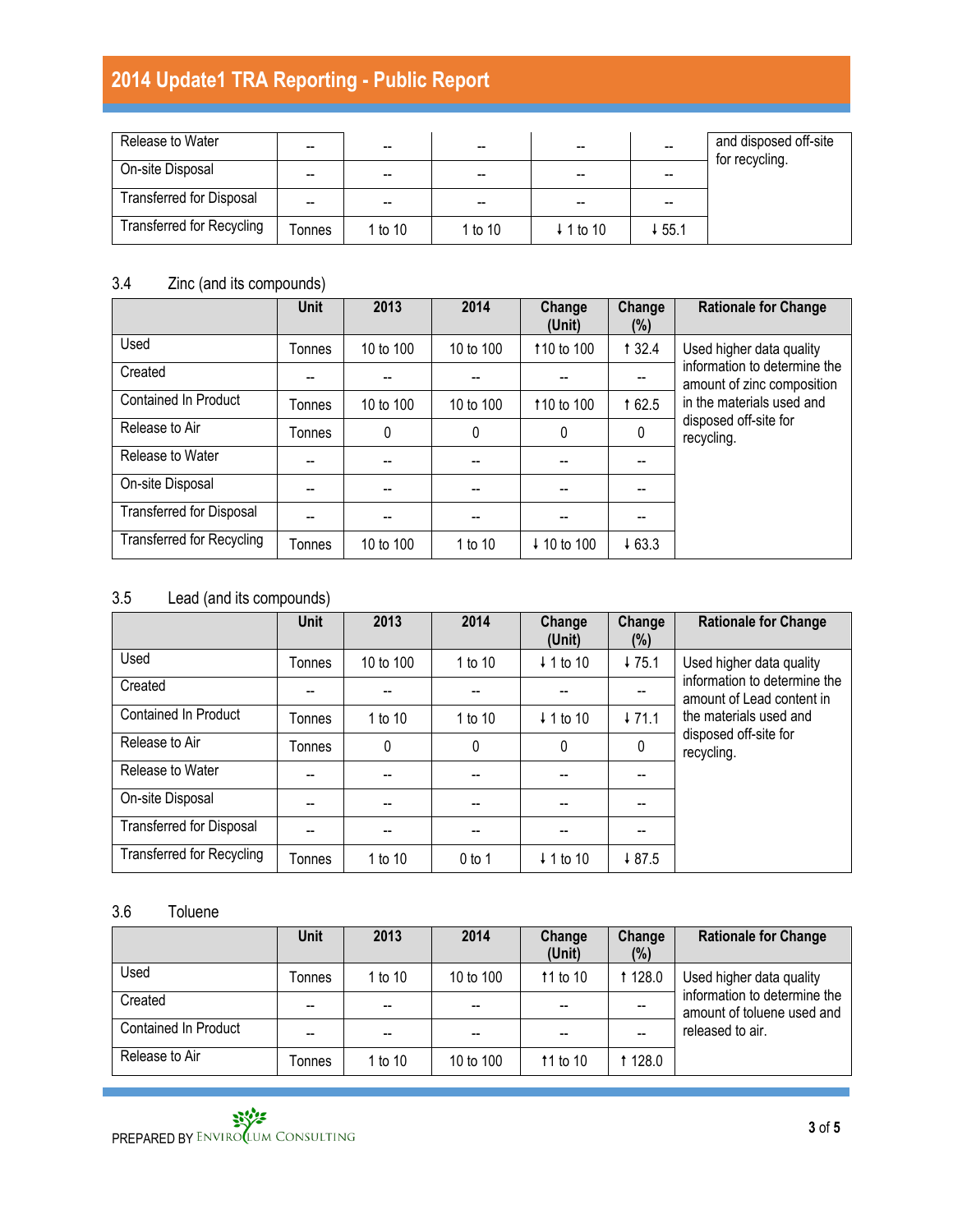| Release to Water                 | -- | --    | $-$                                            | $- -$ |  |
|----------------------------------|----|-------|------------------------------------------------|-------|--|
| On-site Disposal                 | -- | $- -$ | $\hspace{0.1mm}-\hspace{0.1mm}-\hspace{0.1mm}$ | $- -$ |  |
| <b>Transferred for Disposal</b>  | -- | --    | $-$                                            | --    |  |
| <b>Transferred for Recycling</b> | -- | $- -$ | $\sim$                                         | --    |  |

#### 3.7 Ethyl alcohol

|                                  | <b>Unit</b>   | 2013    | 2014                                  | Change<br>(Unit)   | Change<br>(%) | <b>Rationale for Change</b>                                                          |
|----------------------------------|---------------|---------|---------------------------------------|--------------------|---------------|--------------------------------------------------------------------------------------|
| Used                             | <b>Tonnes</b> | 1 to 10 | 1 to 10                               | 1 1 to 10          | 1 63.2        | Used higher data quality                                                             |
| Created                          |               |         | $\hspace{0.05cm}$ – $\hspace{0.05cm}$ |                    | --            | information to determine the<br>amount of speciated VOC<br>used and released to air. |
| <b>Contained In Product</b>      |               |         | $\hspace{0.05cm}$ – $\hspace{0.05cm}$ |                    | $-$           |                                                                                      |
| Release to Air                   | Tonnes        | 1 to 10 | 1 to 10                               | $\uparrow$ 1 to 10 | 1 63.2        |                                                                                      |
| Release to Water                 |               |         |                                       |                    |               |                                                                                      |
| On-site Disposal                 |               |         |                                       |                    |               |                                                                                      |
| <b>Transferred for Disposal</b>  |               |         |                                       |                    |               |                                                                                      |
| <b>Transferred for Recycling</b> |               |         |                                       |                    |               |                                                                                      |

#### 3.8 Methyl ethyl ketone

|                                  | <b>Unit</b> | 2013    | 2014    | Change<br>(Unit)   | Change<br>(%) | <b>Rationale for Change</b>                             |
|----------------------------------|-------------|---------|---------|--------------------|---------------|---------------------------------------------------------|
| Used                             | Tonnes      | 1 to 10 | 1 to 10 | $\uparrow$ 1 to 10 | 163.2         | Used higher data quality                                |
| Created                          |             |         |         |                    |               | information to determine the<br>amount of speciated VOC |
| Contained In Product             |             |         |         |                    |               | used and released to air.                               |
| Release to Air                   | Tonnes      | 1 to 10 | 1 to 10 | $\uparrow$ 1 to 10 | 163.2         |                                                         |
| Release to Water                 |             |         |         |                    |               |                                                         |
| On-site Disposal                 |             | --      |         |                    |               |                                                         |
| <b>Transferred for Disposal</b>  |             |         |         |                    |               |                                                         |
| <b>Transferred for Recycling</b> |             |         |         |                    |               |                                                         |

#### **4. Objectives**

Rollstar prides itself on technological innovation in order to produce high quality products in an environmentally responsible manner. This plan will determine the technical and economic feasibility of identified reduction options to determine which, if any, are viable for implementation at this time. As part of the continuous improvement practices at the facility, technical advances will be monitored for new opportunities to reduce the use of the reported substances at the facility.

#### **5. Progress in Implementing Plan**